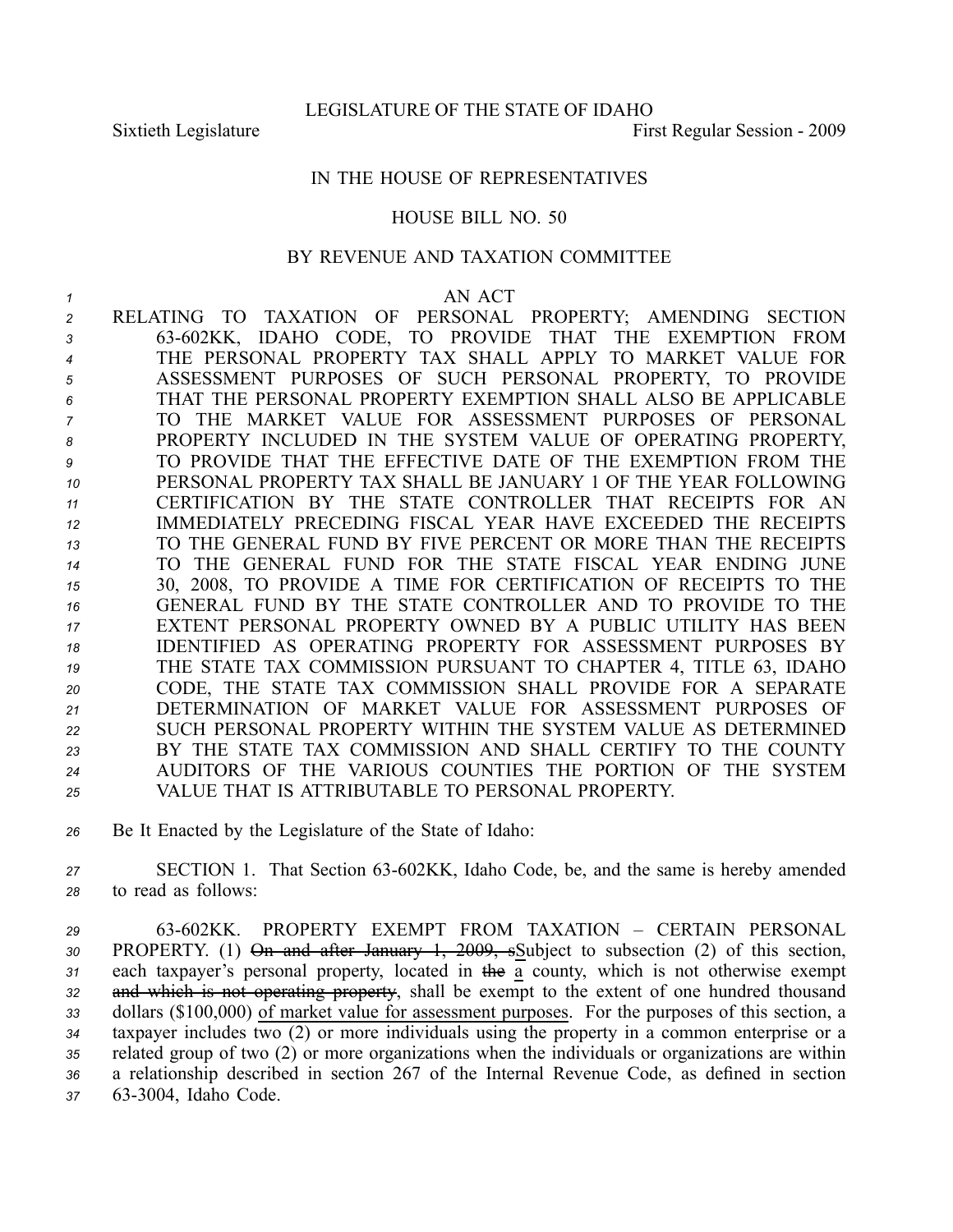(2) This section shall not take effect on January 1, 2009, if on September 1, 2008, the state controller certifies that the receipts to the general fund for the fiscal year ending June 30, 2008, have not exceeded receipts to the general fund from the previous fiscal year by five percen<sup>t</sup> (5%) or more. This The state controller shall annually, on or before September 1, certify to the state tax commission the extent to which the receipts to the general fund for the fiscal year just ended have or have not exceeded the receipts to the general fund during the state fiscal year 2008. The exemption set forth in subsection (1) of this section shall take effect 8 on January 1 of the first year when following certification by the state controller certifies to the state tax commission that receipts to the general fund for the fiscal year just ended have exceeded the receipts to the general fund during the previous state fiscal year ending June 30, 2008, by five percen<sup>t</sup> (5%) or more.

 (3) No later than the third Monday of November of each year, the county clerk of each county shall certify to the state tax commission the amount of exemption from property taxes under subsection (1) of this section, in that county for that year. The certification shall identify the property receiving tax reductions, the value of the property, the property's location, the amount of the tax levy applicable to personal property in the location, and the tax before and after the exemption allowed in subsection (1) of this section. The certification shall be in the form prescribed by the state tax commission and shall include such additional information as the commission may require by rule as needed to implement the purpose of this section. The certification shall be reviewed and if necessary, corrected by the state tax commission.

 (4) (a) Subject to the limitations of this section, the state tax commission shall reimburse *22* from the amount appropriated for personal property tax replacement in section 63-3638, Idaho Code, the county treasurer of each county for the reduction on the certification provided in subsection (3) of this section. The county treasurer shall reimburse from the amount received to each taxing district within the county an amount in proportion to the amount of reduction shown on the certification in subsection (3) of this section as corrected. The amount that would otherwise be attributable to tax revenues derived from tax levies on taxable personal property within an existing revenue allocation area as defined in section 502903(15), Idaho Code, on or before January 1, 2009, shall be paid directly by the county treasurer to such public body or agency entitled therein in accordance with the formula for such distribution set forth in section 502908, Idaho *<sup>32</sup>* Code.

 (b) The state tax commission shall pay onehalf (1/2) of the reimbursement provided in this section no later than December 20 of each year, and the second onehalf (1/2) shall be paid by no later than June 20 of the following year. The money received by the county tax collector under the provisions of this section may be considered by counties and other taxing districts and budgeted against at the same time, and in the same manner, and in the same year as revenues from taxation. The total amount paid to the county treasurers shall not exceed the amount certified to the state tax commission under subsection (3) of this section.

 (c) For purposes of the limitation provided by section 63802, Idaho Code, moneys received from distributions pursuan<sup>t</sup> to section 633638, Idaho Code, as property tax replacement for the taxable value of property exemp<sup>t</sup> from taxation pursuan<sup>t</sup> to this section shall be treated as property tax revenues.